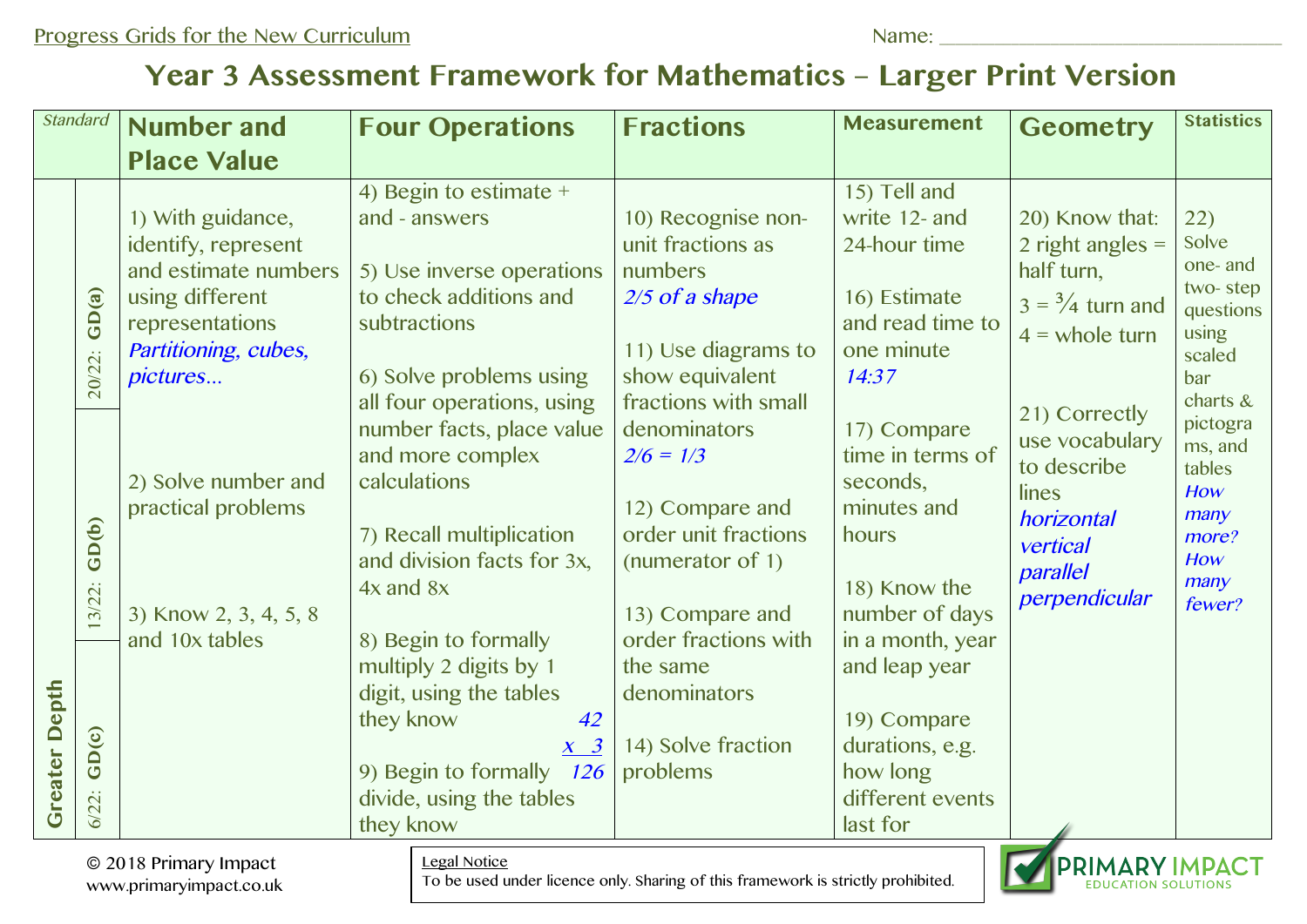## **Year 3 Assessment Framework for Mathematics – Larger Print Version**

| <b>Standard</b>          |                             | <b>Number and</b>                                                                                             | <b>Four Operations</b>                                                                                                                          | <b>Fractions</b>                                                                                                                  | <b>Measurement</b>                                                                                                              | <b>Geometry</b>                                                                                                | <b>Statistics</b>                                                               |
|--------------------------|-----------------------------|---------------------------------------------------------------------------------------------------------------|-------------------------------------------------------------------------------------------------------------------------------------------------|-----------------------------------------------------------------------------------------------------------------------------------|---------------------------------------------------------------------------------------------------------------------------------|----------------------------------------------------------------------------------------------------------------|---------------------------------------------------------------------------------|
|                          |                             | <b>Place Value</b>                                                                                            |                                                                                                                                                 |                                                                                                                                   |                                                                                                                                 |                                                                                                                |                                                                                 |
| <b>Expected Standard</b> | Exp(a)<br>/25:              | 1) Count from 0 in<br>multiples of 50 and<br>100<br>2) Recognise the<br>place value of                        | Add and subtract<br>mentally:<br>6) three digits and ones<br>7) three digits and tens<br>8) three digits and<br>hundreds                        | 13) Count up &<br>down in 10ths<br>14) Find non-unit<br>fractions (numerator                                                      | 17) Measure,<br>compare, add<br>and subtract<br>lengths<br>$(m/cm/mm)$ ,<br>mass (kg/g) and                                     | 21) Make 3D<br>shapes using<br>modelling<br>materials                                                          | 25)<br>Interpret<br>and<br>present<br>data<br>using bar<br>charts,<br>pictogra- |
|                          | 23/<br>Exp(b)               | hundreds, tens and<br>ones<br>$457 = 400 + 50 + 7$<br>3) Compare and<br>order numbers up to<br>1000           | 9) Subtract up to 3<br>538<br>digits using<br>$-172$<br>exchange<br>366<br>(borrowing)<br>10) Add up to 3 digits,<br>crossing the barrier $657$ | that isn't 1) with<br>small denominators<br>of a set of objects<br>15) Recognise unit<br>fractions as numbers<br>$1/5$ of a shape | volume/capacity<br>(l/ml)<br>18) Measure the<br>perimeter of<br>simple 2D<br>shapes                                             | 22) Recognise<br>3D shapes in<br>different<br>orientations<br>and describe<br>them                             | ms and<br>tables                                                                |
|                          | 5/25:<br>Exp(c)<br>$7/25$ : | 4) Read and write<br>numbers up to 1000<br>in numerals and in<br>words<br>5) Know 2, 3, 4, 5,<br>& 10x tables | $+224$<br>881<br>11) Mentally multiply 2<br>digits by 1 digit, using the<br>tables they know<br>12) Mentally divide using<br>tables they know   | 16) Add and subtract<br>fractions with the<br>same denominator<br>within one whole $4/7$<br>$+2/7=6/7$                            | 19) Add $\&$<br>subtract money<br>to give change<br>in $f$ & $p$<br>20) Tell and<br>write the time<br>from an<br>analogue clock | 23) Identify<br>right angles<br>24) Identify<br>whether angles<br>are greater or<br>less than a<br>right angle |                                                                                 |